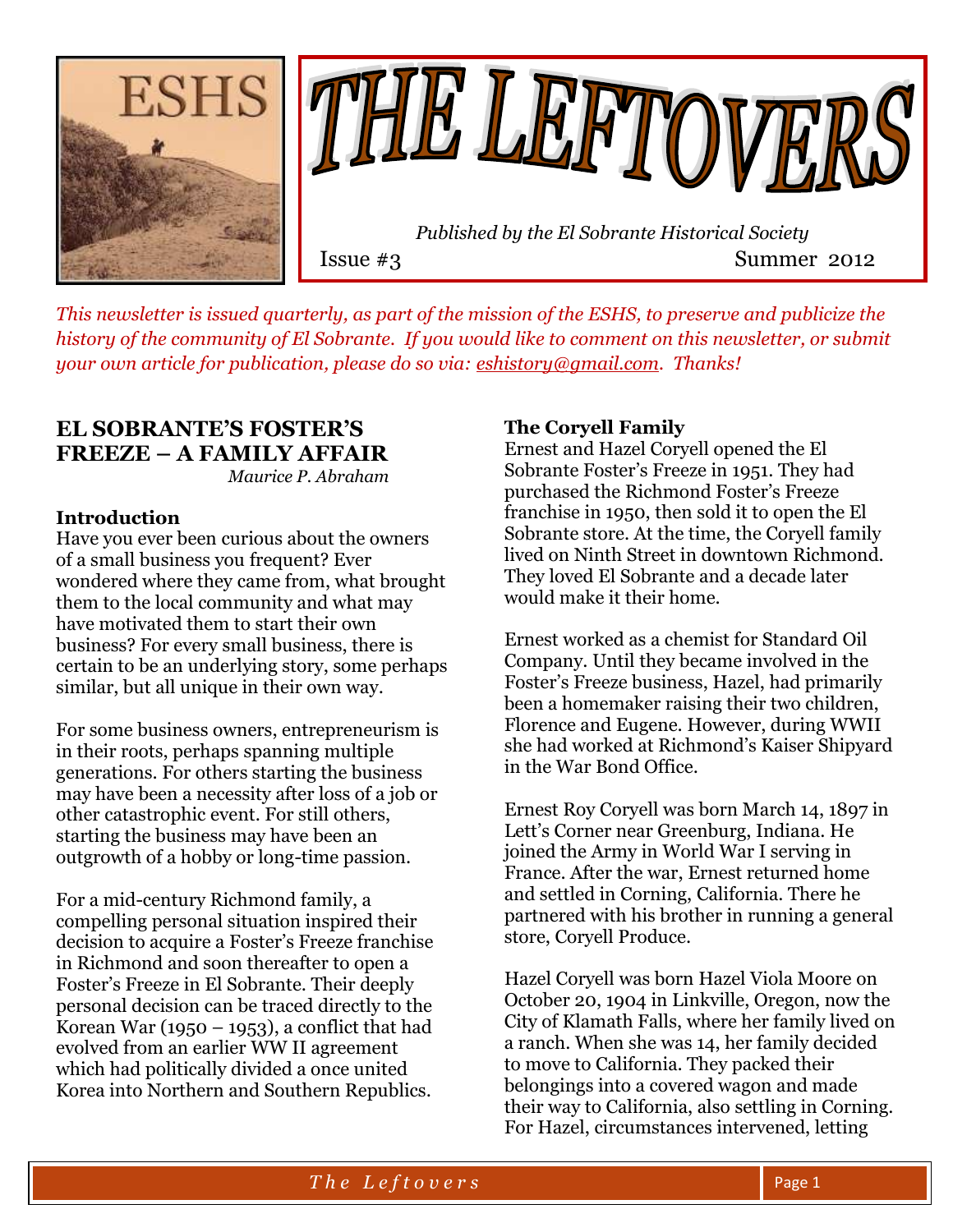her escape the long and grueling covered wagon trip. One of her sisters had a newborn baby at the time and would make the trip by train. The sister asked that Hazel accompany her to help with the baby.

Sometime prior to the move to California, Hazel had shared a fantasy with her sisters. She told them she was going to marry a soldier boy who had a store, although at the time she had no inkling of Ernest Coryell or his Corning store. It was just a young girl imagining herself one day marrying and about the kind of man she dreamed of marrying.

But destiny would once again intervene, turning fantasy into reality. After joining her family in California, Hazel's sister's told her they had "found her man" at a local store. Her mother would often send her off to Coryell Produce, and in time romance blossomed between Hazel and her fantasy soldier boy, Ernest. Apparently Ernest, too, had found the girl of his dreams. The couple married in the family home in Corning on July 7, 1921. Hazel was just 16 years old when she married 24 year-old Ernest.

After a year of marriage, Ernest and Hazel moved to Oakland, California. There he managed a shoe store and she sold women's hose door to door. It wasn't long thereafter that Ernest, desiring a better career opportunity, applied at Richmond's growing Standard Oil Refinery and was soon hired as a chemist. They soon moved to their Ninth Street home in Richmond where they settled in, looking forward to starting and raising a family.

On July 7, 1926, the young couple's fifth wedding anniversary, a daughter Florence was born. Three years later, on September 14, 1929, a son Eugene (Gene) was born. Both Florence and Gene attended Richmond public schools, and graduated from Richmond High School, Florence with the Class of 1944, Gene with the Class of 1947.

Florence went on to a teaching career, spending 26 years with the Richmond Unified School District, 17 of which were at Rancho

Elementary School. Rancho School was located on El Portal Drive (then Road No. 20) just north of San Pablo Dam Road. The school ultimately closed due to declining enrollment, and the property sold to a builder. The buyer demolished the old school and erected the Creek View apartment community in its place.



In 1947, following high school, Gene joined the National Guard. About a year later, after working for a few months at Richmond's Standard Oil Refinery, he ventured out of his home town at the suggestion of a friend. The friend, a local

boy, had moved to Los Angeles to work in his brother's plumbing business. So, in 1948 Gene joined his friend in Los Angeles and began his apprenticeship in the plumbing business. However, the apprenticeship was interrupted in 1950. Uncle Sam called and Gene soon found himself on his way to serve in the Korean War.

#### **A Family's Dilemma**

Gene's deployment to Korea was a turning point for the family, particularly for Hazel. Still a homemaker, and with her only son in an active war zone, Hazel found her mind constantly filled with fear for Gene's safety. This became the impetus behind Ernest and Hazel deciding to start a business. Ernest, understandably concerned about Hazel's obsessive worry, suggested to her that they consider starting a business. He knew that running a business would give her new purpose, shifting her thoughts more to the business and a little less on Gene. Hazel understood Ernest's concern and concurred. She realized that she needed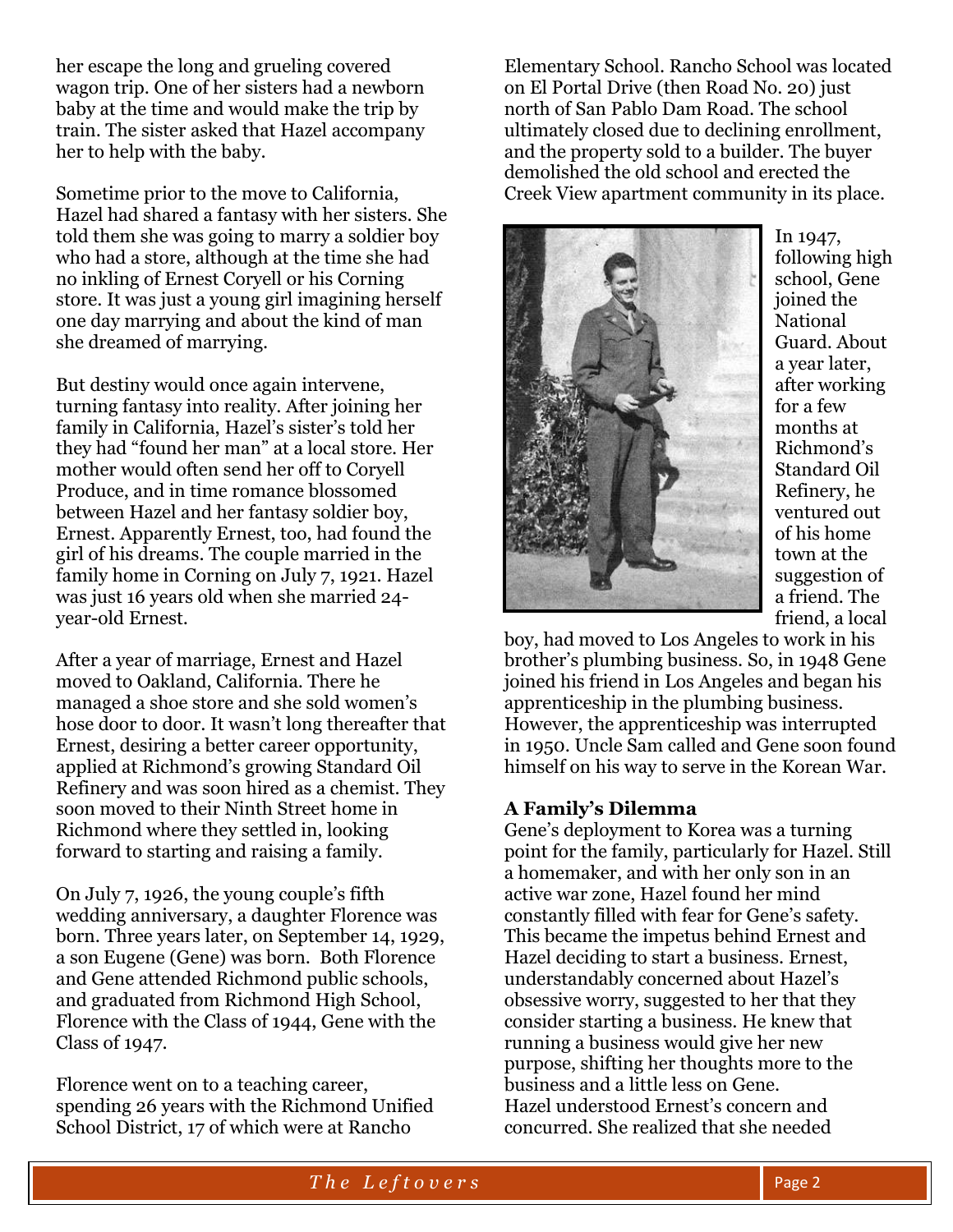something to occupy her time and to change her thinking to something more productive. Owning and operating a business seemed to be just the right thing, not only for Hazel, but for the future opportunities it might provide for their children. Ernest had been thinking about this for some time and had investigated several opportunities, including a Foster's Freeze franchise available in Richmond. As he and Hazel scrutinized the Foster's Freeze opportunity in detail, they agreed it was a business that had potential for success and one that Hazel would enjoy working at.

#### **Going with Foster's Freeze**

The decision was made to join the Foster's Freeze network and to buy the Richmond store as a start. Because Ernest would continue his work at Standard Oil, they had determined a nearby location was essential. They purchased the store around 1950 and owned it for only a short time before deciding to sell it to open a store in El Sobrante.

El Sobrante was a business-friendly community that, in the early 1950s, was experiencing moderate post-war growth and was projecting significant additional growth. The community had a number of new businesses, including the just completed Park Theater. It also had some sizeable residential projects on the boards, including Utah Construction Company's planned 1500-home De Anza Vista development in May Valley.

Aside from the fact El Sobrante represented business growth opportunities, it was also a community the Coryell's had come to love and could see as their ultimate home. When Florence and Gene were young, their mom and dad often took them out to the open spaces of El Sobrante to fly their kites. Not only were the children safe from the overhead power lines that lined their streets in Richmond, the El Sobrante hillsides provided updraft conditions ideal for providing lift to the kites.

The Coryell's entered into serious discussions with Foster's Freeze corporate people about opening a store in El Sobrante. The Foster's Freeze people concurred with the El Sobrante location and the final terms and conditions of a franchise agreement were set. The agreement was signed and the Coryell's were ready to move forward.

From the beginning, it was Ernest's long term goal to build and own a store. He had always been an entrepreneur and businessperson at his core, and the idea of paying rent to someone else went against his good business sense. However, to buy a site and build a new store at this early stage would have required a sizeable initial investment and entailed far greater risk.

Their next task was to find an appropriate site and an owner willing to build a store to Foster's Freeze requirements. They located a vacant land parcel a short distance west of the new Park Theater. In the fifties, movie theatres were a far more popular entertainment venue than today, and locating near the theater would allow a fledgling Foster's Freeze to benefit from people stopping by before or after attending a movie. The site was situated in the heart of the communities growing business district, and on its busiest traffic thoroughfare. The location seemed perfect.

The vacant land, located where the Park Rexall Drug Store is today, was owned by Ed Galli, publisher of the El Sobrante Herald newspaper at the time. Mr. Galli was a vocal advocate of the El Sobrante business community, using his role as publisher to promote all aspects of community development. So, he most certainly would have welcomed a Foster's Freeze into the community, even above his self-interest as a landlord.

The Coryell's approached Mr. Galli about the land availability. Negotiations got underway and were successfully completed with Mr. Galli agreeing to construct a new building and lease it to the Coryell's. Construction of the building soon got underway as well as related site improvements. The building was constructed to the Foster's Freeze corporate specifications and to accommodate the modern and specialized equipment needed. This store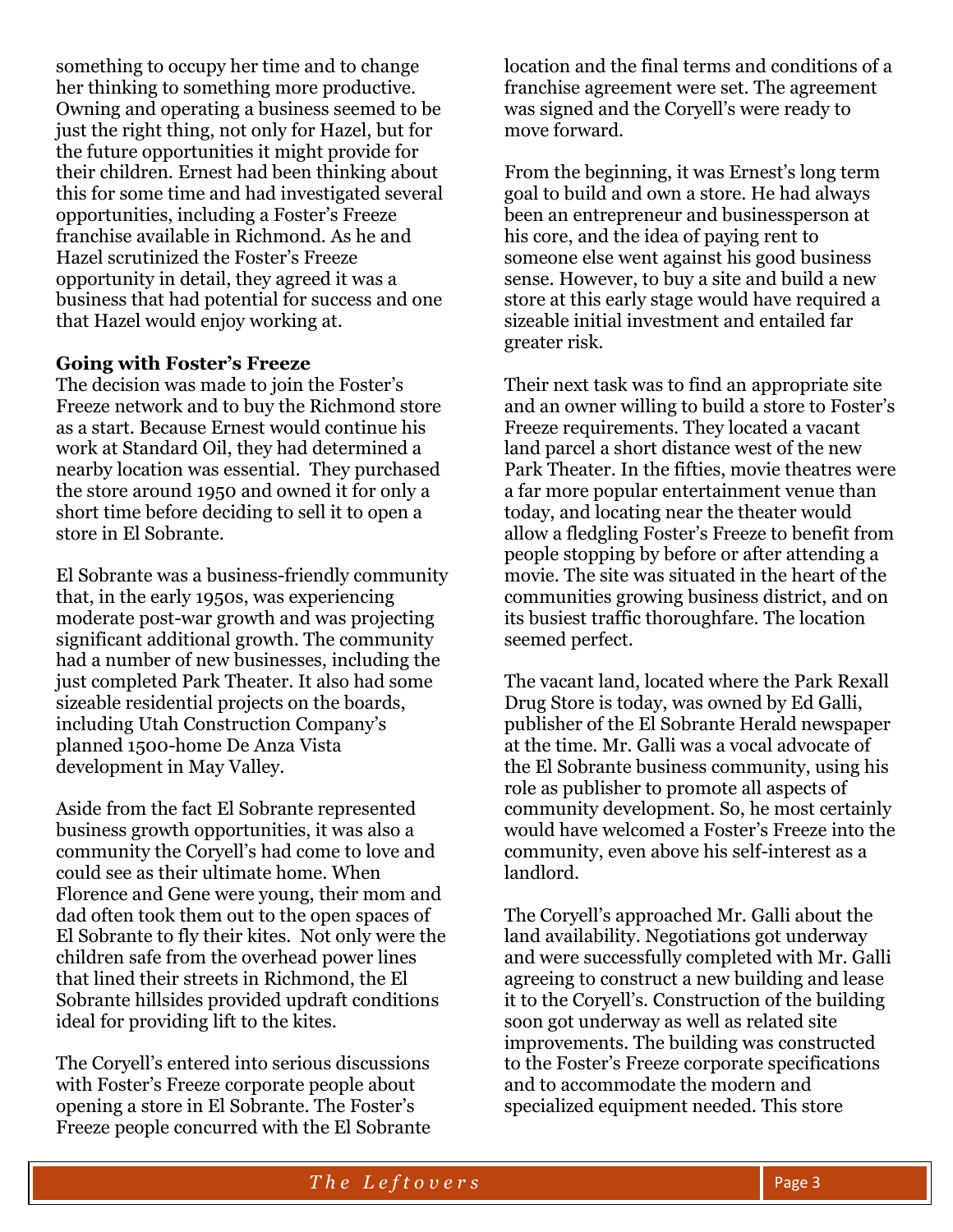would be the first of two the Coryell's would operate in El Sobrante.

#### **Open for Business**



A grand opening of the first El Sobrante store took place on September 23, 1950 (El Sobrante Herald 09-20-50) and attracted hundreds of local residents, some out of sheer curiosity and others for the free ice cream giveaway. Many of the locals came on horseback, not unusual in early '50's El Sobrante. The menu included soft-style ice creams (vanilla and chocolate), dipped cones, a variety of milkshakes, sundaes, banana splits, floats and sodas. No food items were offered at the original store.

The response by the community was overwhelmingly positive, setting the stage for steady growth of the business. In the early years of the business, Florence worked the day shift and her mom, Hazel, worked the night shift. After his day job at Standard Oil, Ernest would work evenings pouring the "frosty" mix into the large ice cream machines. As business grew, other girls were hired to handle the increasing work load.

After several years of success, it became clear to the Coryell's that the Galli building could not accommodate the changing demands of the local customers.



*Ernest and Hazel set off to work from their Richmond home in the early 1950s*

Customer comments and observation of competitor trends led to the conclusion that customer seating was of great importance to maintaining a competitive business position. In addition, demand was also growing for an expanded menu to include food items such as a line of hamburgers, hot dogs and French fries. In the late 50's, people were increasingly eating out rather than cooking and it was essential to respond to this growing behavioral trend. With the Galli lease nearing time for renewal, the Coryell's decided that buying land and constructing a new, larger store would be a prudent business move. It would not only be an investment, it would also help their business keep up with a growing list of fast food competitors.

A suitable site for a new store was available adjacent to the Mechanics Bank building (now The Peddler bicycle shop). The land was purchased and the Coryell's notified an understanding Mr. Galli they would not be renewing their lease. At the new site a larger and more modern store was constructed. The new store provided a partially enclosed customer eating area and was set back farther from the busy roadway than the original store. This permitted more convenient parking in front and assured that customers would be a safer distance from passing traffic.



The new store opened around 1958. Aside from being a popular family ice cream and fast-food dining spot, Foster's Freeze also became a favorite hangout, especially for the local teens. It was particularly popular among young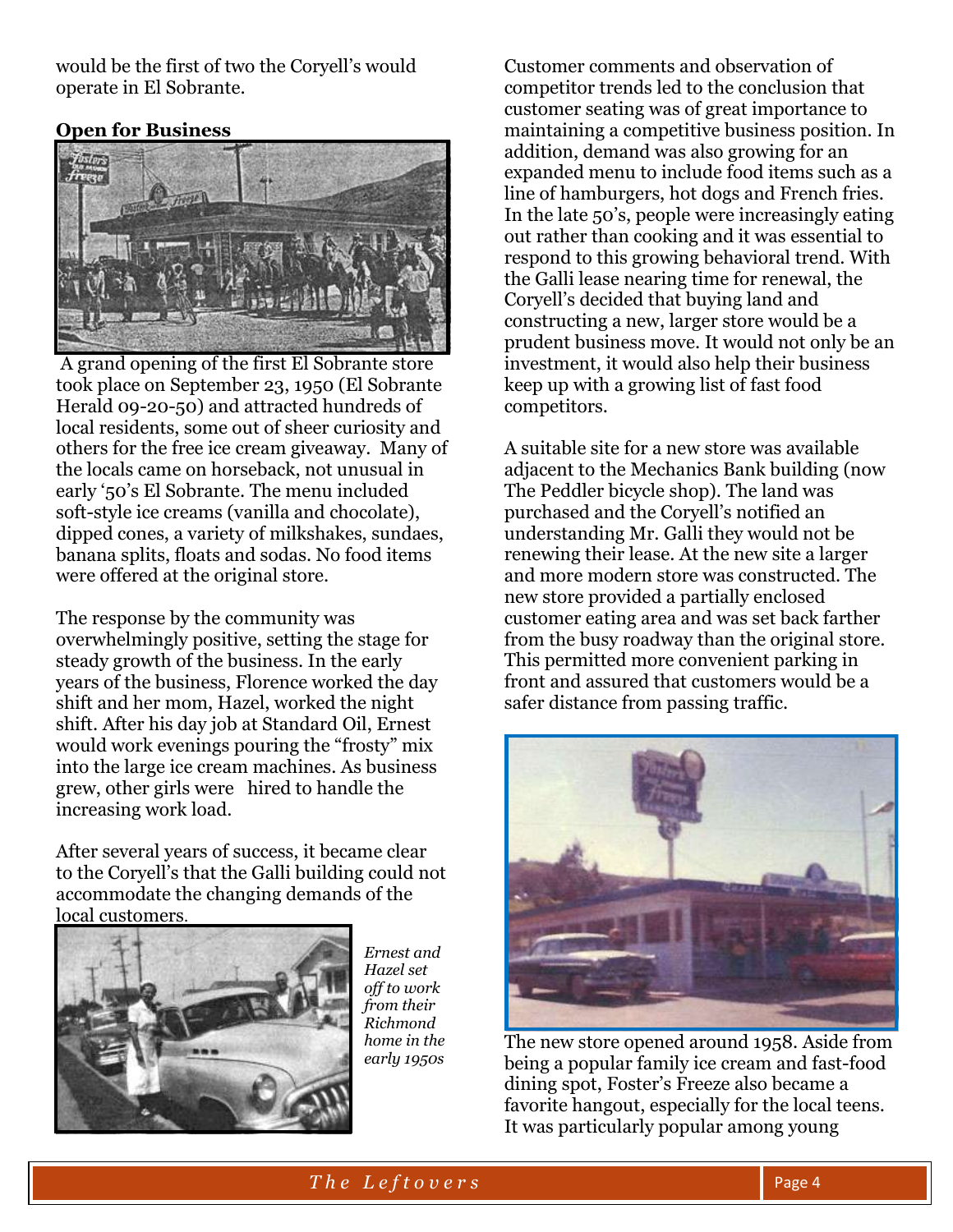drivers that loved showing off their customized and "hopped-up" cars in the parking lot surrounding the Foster's Freeze building.

Foster's Freeze became a hub of activity in the 60's and beyond. El Sobrante resident Steve James recalls, "Foster's Freeze was the social gathering spot for De Anza high school kids that drove. In the years 1965-68, I spent a lot of time hanging out there just waiting for something to happen…anything; a party, a dance, let's go 'drag the main' on MacDonald Avenue, or take a cruise through the valley."

Steve's recollection mirrors my own memories from the late 50's through the early 60's. Today, drive-ins such as Foster's Freeze are popular gathering spots across the country where classic car owners gather in a nostalgic atmosphere recalling memories of those earlier times.

#### **Transition to the Next Generation**

Over the years, ownership and operation of the business changed from the elder Coryell's to Gene and his then wife, Joanne. Gene had completed his Korean tour of duty in 1952, was honorably discharged and returned to Los Angeles to continue his plumbing apprenticeship. There he met his future bride, Joanne L'heureux. Gene and Joanne married in 1954 and continued to live in the Los Angeles area until 1961.

In the late 1950s Ernest and Hazel had sold their Richmond home and relocated to El Sobrante to be closer to the business. They had purchased a vacant hillside parcel on San Pablo Dam Road between May and Valley View Roads, had subdivided the newly acquired parcel into two lots and constructed their new home on one.

Around 1960, Ernest and Hazel began to seriously consider retirement. Their retirement would prove an opportunity for Gene and Joanne. In 1961 they decided to purchase the new El Sobrante Foster's Freeze store. They moved their family to El Sobrante where, with ongoing help of his parents, Gene took over operations of the store. They also began

construction of a new home on the remaining vacant lot uphill from his parent's home. The location was perfect, having a beautiful view across the valley to the Sobrante Ridge hillsides.



*Ernest and Hazel on the steps of their El Sobrante home*

After the home was completed, Gene worked in the store, waiting on customers while Joanne handled all the business accounting at home. The success of the El Sobrante store allowed Gene and Joanne to build and open a Foster's Freeze in nearby Pinole. While Ernest and



Hazel considered themselves retired, they continued to work in the El Sobrante store,

Ernest working behind the scenes and Hazel working as a regular employee.

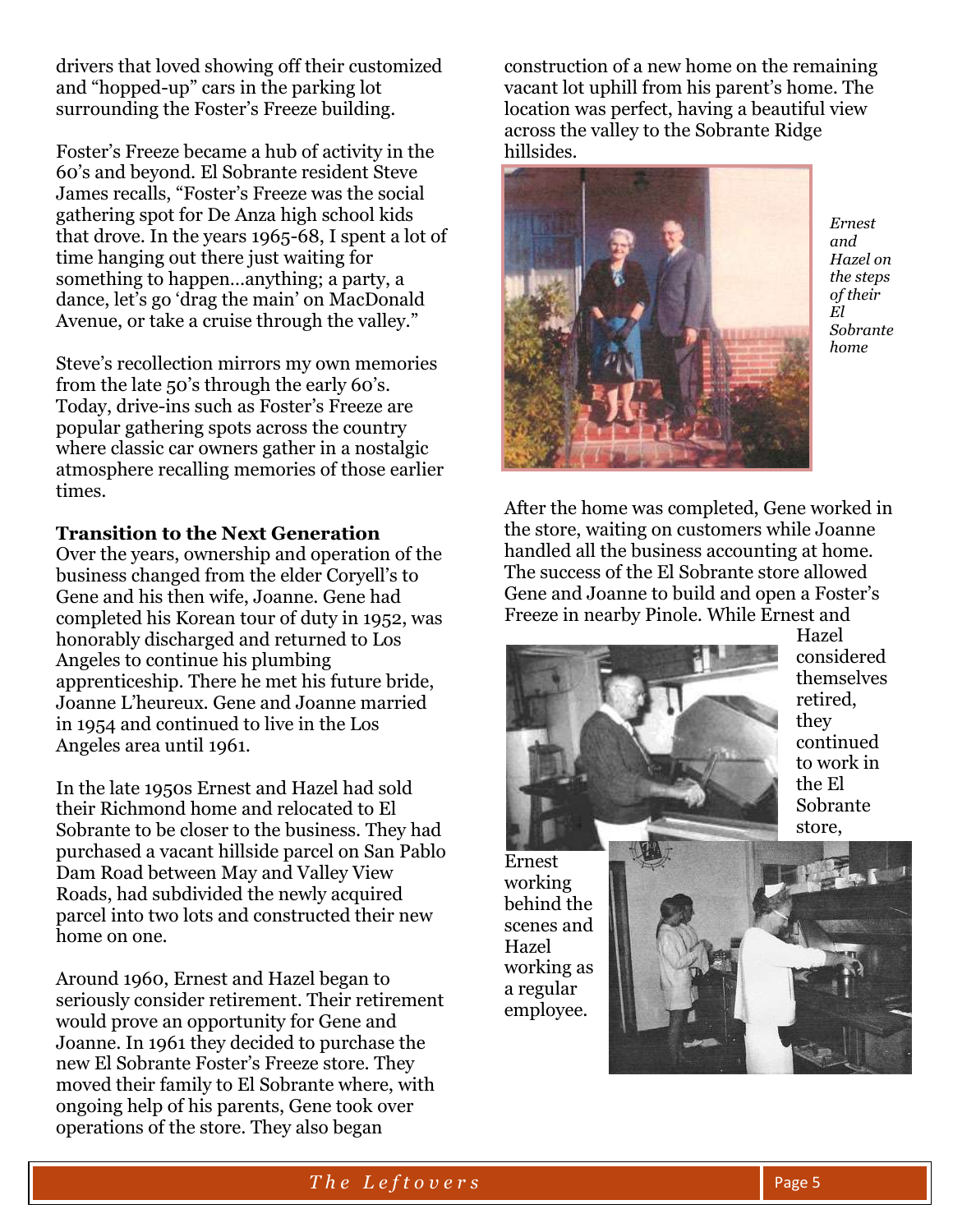The El Sobrante Foster's Freeze was truly a family operation. The three older children of Gene and Joanne also worked in the El Sobrante store. Susan, the oldest and 16 when she started, worked for a couple years as an employee. The two boys, Randy and Ronnie, helped out on weekends, usually getting up around 5 am. They would pick up yard litter, sweep, mop and perform other needed jobs. But what they remember most is collecting baseball cards and getting the occasional free ice cream or candy. The oldest, Randy, especially liked the trips to Oakland with his Dad to purchase supplies. The boys were paid a little, but reminded their parents often that they were "worth more than they were being paid".



*Gene and Joanne Coryell with their five children during the years they lived in El Sobrante*

External forces, however, eventually intervened. As time went on Gene and Joanne observed growing competition from larger national chains like McDonald's, Burger King and Jack-in-the-Box. It became clear in the early 1970's that growth of their businesses was slowing and their market value approaching a plateau. So, in 1974 they made a difficult but timely decision; they sold the businesses that had been so much a part of their family and moved the family to Eugene, Oregon where they reside today. Their oldest, daughter Susan, chose not to relocate and today lives in Fairfield, CA. Gene and Joanne reminisce fondly on their years in El Sobrante. Joanne says "I can honestly say those years were the best of my life".



*Gene presents gifts (left) and Hazel and Ernest are presented a gift (below) at the final* 

*Christmas Party held for employees of both the El Sobrante and Pinole stores in 1973.* 



Life was a long and rewarding adventure for Ernest and Hazel Coryell. In 1987, at age 90, Ernest passed away at Doctor's Hospital in Pinole. He must have felt great pride, not only in the accomplishments of himself and Hazel, but also those of his children. A few years following Ernest's death, Hazel and her daughter Florence moved to Salem, Oregon where they lived next door to one another for another 10 years. On Hazel's 99th birthday, she and Florence bought and moved to a new home they had built in nearby Keizer, Oregon. They lived together until Hazel's passing in 2007 at age 103. Florence continues to live in the home they shared.

After moving to Oregon in 1974, Gene worked as a plumbing superintendent on water purification projects for several cities in Oregon. Today he and Joanne are both retired and now living in Springfield, Oregon.

**Credits:** *The El Sobrante Historical Society and the author gratefully acknowledge the Coryell family, Florence, Eugene and Joanne for their thoughtful and informative contributions to this story.*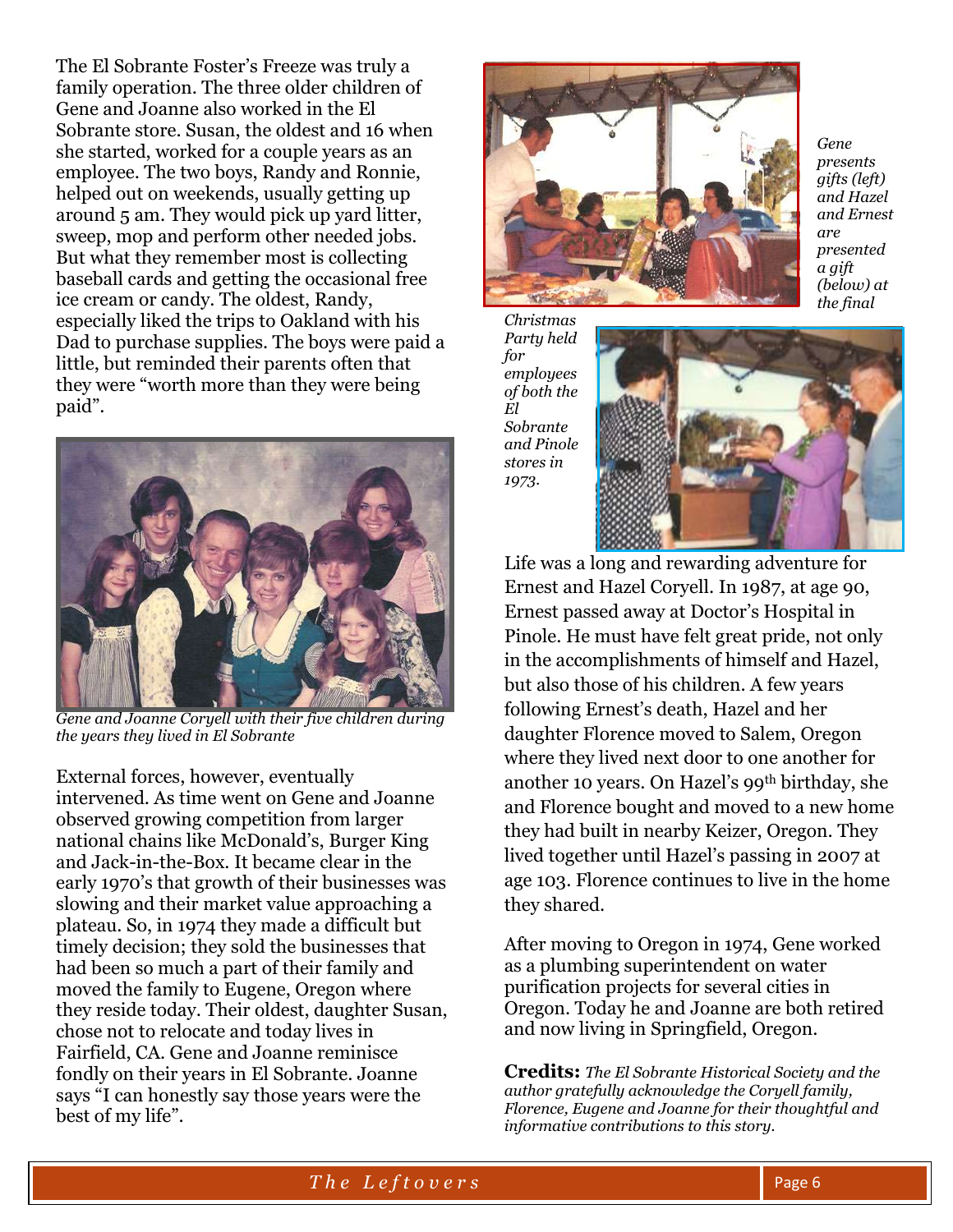## **New Display in our Library**

Ian Richards, the Head Librarian for the El Sobrante Library, is also in charge of the Pinole Public Library. Ian has generously provided space in the Pinole branch for a number of historical displays, mounted by the Pinole Historical Society. The same opportunity has been granted to the El Sobrante Historical Society, to mount displays in our local branch. We now have two exhibits in place, a history of the library itself, in the Periodical Room, and now a photo-history of El Sobrante's first school, the little structure that served the elementary school needs of local children from 1880 to 1952. Named after Martha Sheldon, the landowner who donated the land, little Sheldon School occupies a special place in the memories of El Sobrante's pioneers. So next time you are in the El Sobrante Library, take a look at this new exhibit. You can't miss it, as it is on the wall facing the door as you come in. And keep an eye out for new exhibits that will be put up in the coming months.



*Donald Bastin, left, with Head Librarian Ian Richards*

### **Recent Acquisitions:**

*At right is what is very likely a piece of the original narrow-gauge track from the C&N Railway, that ran through El Sobrante from 1881 to 1900. Donated by Maurice Abraham.* 





*A&W Mugs from local A&W outlet, donated by Shirley Rowles, whose mother worked at El Sobrante A&W*



*The Game of El Sobrante, Rotary Club offering of the late 1970s. Donated by Steven James* 



*These plaques, awarded for outstanding bicycle sales, from 1964 through 1978, were donated by Bob Letford, owner of the Schwinn Bicycle Center, on El Portal.* **For more information, go to our website at: ESHIST.ORG**